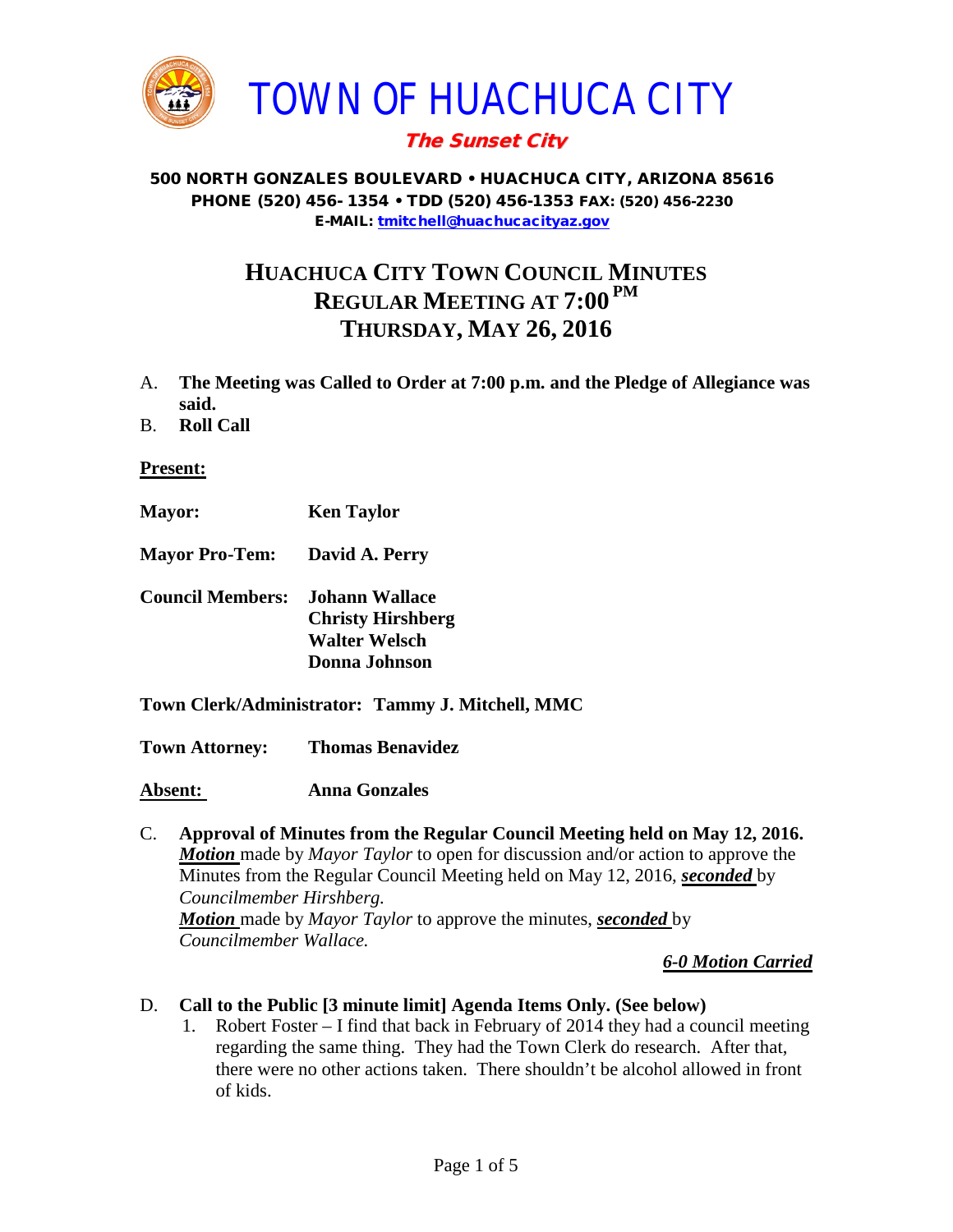We've been dealing with the taxes and ISO inspections since 2013. If there is a problem, present it openly. Now we have a problem with taxes to help the fire department.

2. Janice Foster – I am against the alcohol beverages being sold on Town property. I don't believe the city will get enough sales tax. The city can be held liable if there is an incident at one of these events. It's going to create a high cost for the town.

On Budget costs – I believe the strip should be cleaned up along highway 90. It has cost the city in businesses etc. I think new employees should be brought in at below minimum. For employees now, I believe the employees should be paying for their own health coverage. I think 2 town welcome signs are very nice, but what sits between the two is the problem.

- 3. Stuart Jensen the Town has not been sued for consumption of alcoholic beverages since the town was incepted. Councilmember Wallace stated it well – the town gets no benefits from this.
- 4. Neil Josephson Truth and Taxation notice you had a hearing 2 weeks ago. This says the hearing is on June  $9<sup>th</sup>$ . When I left the last council meeting, Keeline Park was lit up, there was no one there. This will help save money on electricity. Item number 4 – parks are for family and people. Mr Josephson stated that the Attorney said that the city will be liable.

## E. **Reports by Council Members and Officers:**

- 1. *Councilmember Welsch - Library/Senior Center***-**.Council Member Welsch reported that the summer reading program starts June 6 and if you are interested please contact the Library. This summer we have two events and Director Norris is looking at having a petting zoo and David from Grasshopper Landscaping is helping with the garden center on the side of the Library.
- 2. *Councilmember Johann-Wallace-Planning and Zoning***-** Councilmember Wallace stated that we have a P&Z meeting coming up next week. The two items on the agenda are for Mr. Ortega for the RCC track and Mr. Fix It wants to put up a metal building to help Powder Coating hold supplies.
- 3. *Council Member Hirshberg-Parks and Recreation***-**Council Member Hirshberg reported the Pool will open on the  $28<sup>th</sup>$  of May. All children enrolled for Summer Splash are automatically going to the reading program. Flyers have been distributed for our picnic on June 18. Supplies have been ordered for the  $4<sup>th</sup>$  of July.
- 4. *Councilmember Johnson - Public Safety-*.Chief Thies stated that the Meet and Greet House is coming along thanks to the Josephson. This is an exciting project and is ready to get it finished so we can start using it. The Police Department is getting ready to take a big change Officer Allen is moving to DPS and we are looking at hiring two new officers.
- 5. *Mayor Pro Tem Perry - Public Works-* Councilmember Perry reported that the Land fill is getting hit by the strong winds. Also, the recharge project at the sewer ponds has been in progress for at least eight years now. The Fort has their end finished and now at our end we found out that some things have not been done. We were told our end was ready and it was not. Mr. Halterman has had many different issues and he is getting it completed now so we can get it started. In reference to the Keeline Park the lights are on a timer and locked up, not just anyone can turn them on.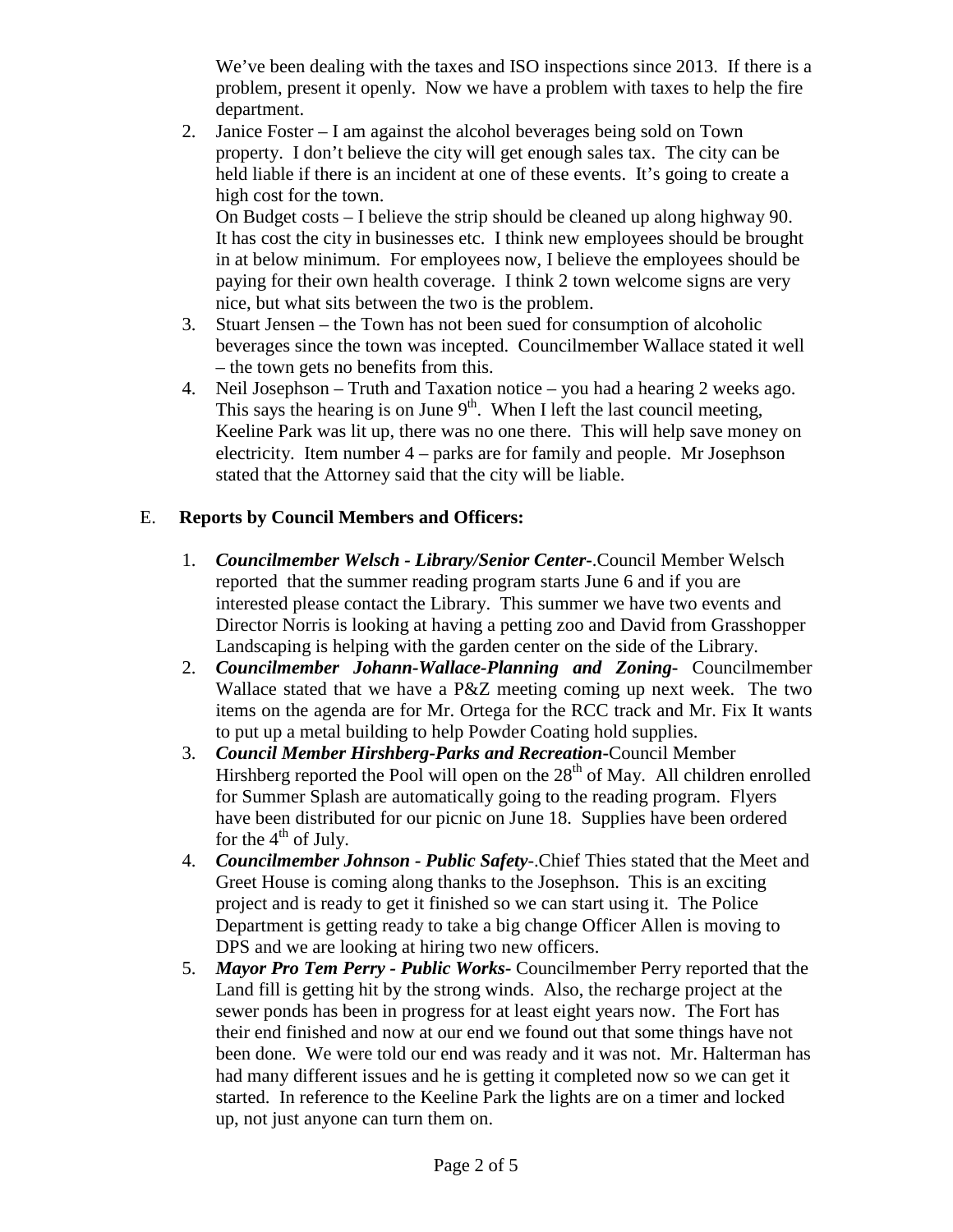- 6. *Councilmember Gonzales - Finance-* Clerk Mitchell reported the new Accountants are working diligently for the city.
- 7. *Mayor Taylor -*May*or* Taylor had no report at this time.
- 8. *Tammy Mitchell - Town Clerk's/Administrator Report-*Clerk Mitchell reported that there was a question as to if you have to pay taxes only making \$150.00 monthly. The answer is yes no matter what you make you have to pay taxes.

### F. **Unfinished Business: None**

### G. **New Business:**

1. **Discussion and/or Action [Mayor Pro Tem Perry]: Truth and Taxation Hearing Notice for Tax Increase. Hearing was held on June 9<sup>th</sup> at 7:15 pm.**

*Motion* made by *Mayor Taylor* to open for discussion and/or action, *seconded* by *Mayor Pro Tem Perry.*

#### *No Action*

2. **Discussion and/or Action [Councilmember Wallace]: Review the Town's current Transaction Privilege (Sales) Tax Rates and determines the feasibility and/or timeline of increasing the rates across the board from 1.50% to 1.85% (minus the severance – metal mining tax) OR establishes a more comprehensive TPT schedule, where some items/services are taxed higher than others.** 

*Motion* made *by Councilmember Wallace* to open for discussion and/or action, *seconded* by *Mayor Taylor.*

#### *No Action*

3. **Discussion and/or Action [Councilmember Wallace]: Review active/current business licenses issued by the Town, confirming each issued license has a valid Transaction Privilege (Sales) Tax ID listed which can be verified at** 

**[https://www.aztaxes.gov/General/LicenseVerification.aspx.](https://www.aztaxes.gov/General/LicenseVerification.aspx) Determine legal course of action for the Town should an invalid or no TPT number be present on said issued license.**

*Motion* made by *Councilmember Wallace* to open for discussion and/or action, *seconded* by *Councilmember Johnson.*

*No Action*

4. **Discussion and/or Action [Mayor Taylor]: Second Reading of Ordinance 2016-18-AN ORDINANCE OF THE MAYOR AND TOWN COUNCIL OF THE TOWN OF HUACHUCA CITY, COCHISE COUNTY, ARIZONA, AMENDING THE TOWN CODE, TITLE 2, CHAPTER 2.85 "TOWN FACILITY USE POLICY," SECTION 2.85.060 "RULES AND REGULATIONS," TO ALLOW FOR CONSUMPTION OF ALCOHOL AT TOWN PARKS, AND IN THE COMMUNITY CENTER, UPON APPLICATION AND APPROVAL OF THE MAYOR AND COUNCIL.** *Motion* made by *Mayor Taylor* to open for discussion and/or action, *seconded* by *Councilmember Johnson. Motion* made by *Mayor Taylor* to pass Ordinance 2016-18, no *second*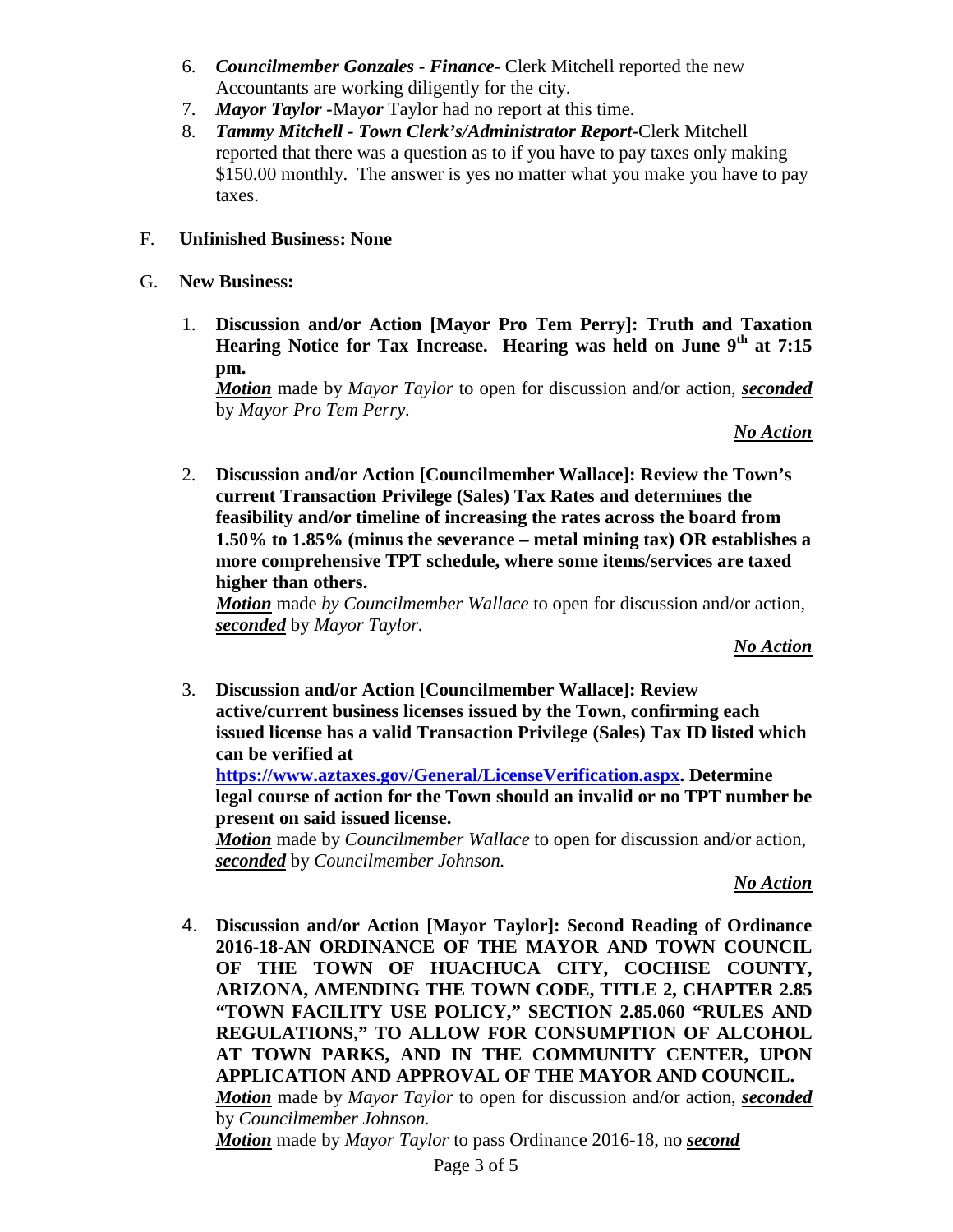5. **Discussion and/or Action [Mayor Taylor]: Budget Schedule for Fiscal Years 2016-2017.** 

*Motion* made by *Mayor Taylor* to open for discussion and/or action, *seconded* by *Councilmember Johnson.*

6. **Discussion and/or Action [Councilmember Johnson]: Security Systems for the Town's Buildings; and Legal Issues Concerning Guns at Town Hall.** *Motion* made *by Councilmember Johnson* to open for discussion and/or action, *seconded* by *Mayor Taylor.*

*Motion* made by *Councilmember Johnson* to direct staff to research compliance with what needs to be done, *seconded* by *Mayor Taylor.*

*6-0 Motion Carried*

## H. **Payment Approval Report in the amount of \$92,595.10**

*Motion* made by *Mayor Taylor* to open for discussion and/or action, *seconded* by *Councilmember Johnson.*

*Motion* made by *Mayor Taylor* to approve the payment of \$92,595.10, *seconded* by *Councilmember Johnson.*

*6-0 Motion Carried*

- I. **Call to the Public: [3 min. limit] ARS38-431-01 Public body may make an open call to the public during a public meeting, subject to reasonable time, place and manner restrictions, to allow individuals to address the public body on any issue within the jurisdiction of the public body. At the conclusion of an open call to the public, individual members of the public body may respond to criticism made by those who have addressed the public body, may ask staff to review a matter or may ask that a matter be put on a future agenda. However, members of the public body shall not discuss or take legal action on matters raised during an open call to the public unless the matters are properly noticed for discussion and legal action.**
	- 1. Bill Stein Talk about future planning for the landfill. I know at some point it has to be closed. What I propose for the future is to mine it for fuel for alternative fuel sources.
	- 2. Walter Welsch I've been requesting that this ramp be taken care of, it has not been touched. I want to state it on the record.
- J. **Discussion and/or Action [Town Clerk]: Items to be placed on the next agenda.**

### K. **Adjournment:**

*Motion* made by *Mayor Taylor* to adjourn, *seconded* by *Councilmember Wallace Adjourned at 9:00 p.m. 6-0 motion Carried*

Approved by Mayor Taylor on June 9, 2016

Mayor, Kenneth Taylor